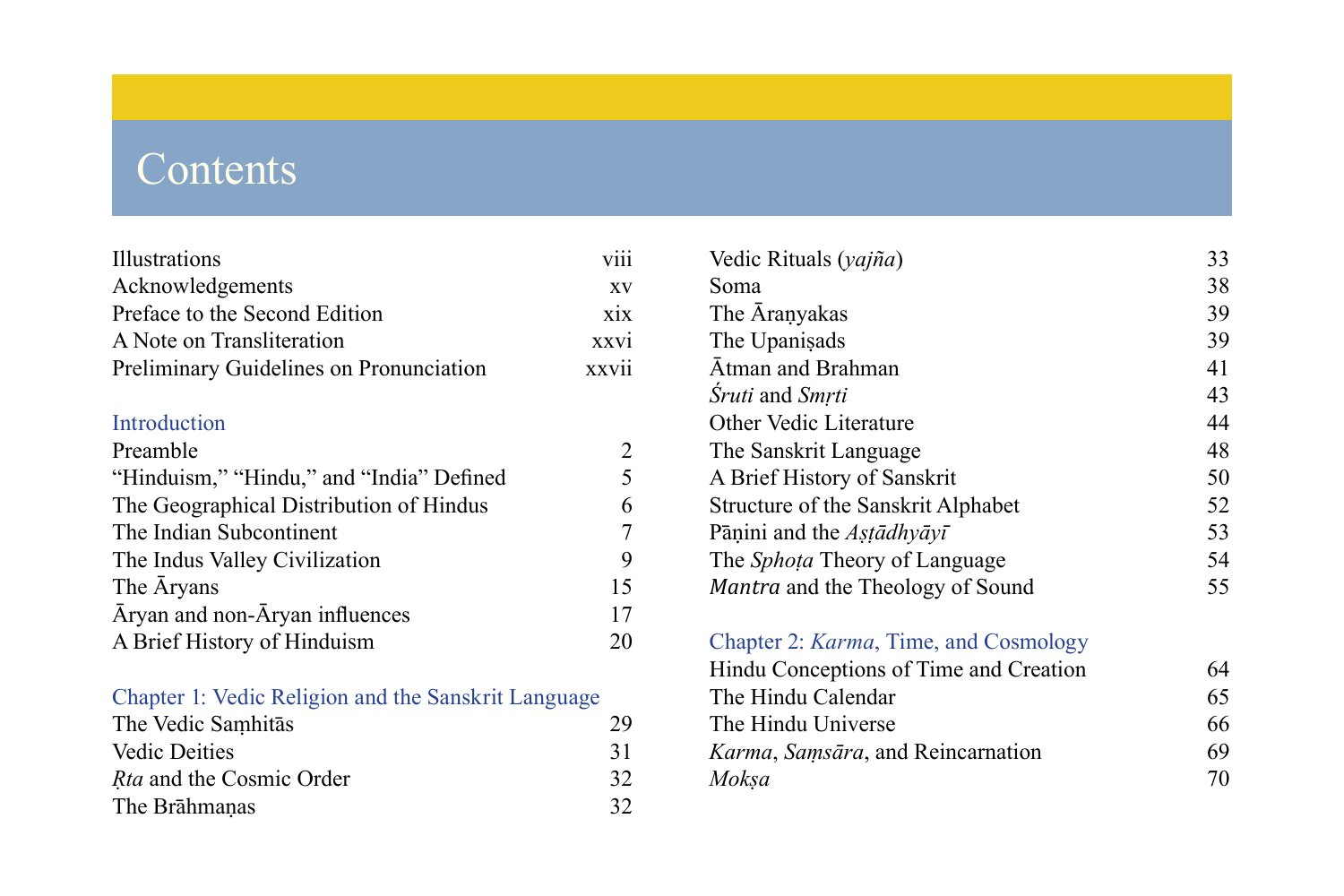#### <span id="page-1-0"></span>[Chapter 3: Hindu Social Organization and Values](#page-0-0)

| Dharma and the Dharma Sastras       | 76 |
|-------------------------------------|----|
| The Four Classes of Hindu Society   | 78 |
| The Caste System                    | 82 |
| The Untouchables                    | 87 |
| Purity and Pollution                | 88 |
| Auspiciousness and Inauspiciousness | 93 |

#### [Chapter 4: Dharma and the Individual](#page-0-0)

| Hindu Rites of Passage (Samskāra)    | 100 |
|--------------------------------------|-----|
| Women in Hinduism                    | 120 |
| Marriage and <i>Pativrata</i>        | 123 |
| <i>Satī</i> and the Status of Widows | 125 |

#### [Chapter 5: Indian Philosophical Schools](#page-0-0)

| The Wandering Philosophers        | 138 |
|-----------------------------------|-----|
| Orthodox versus Heterodox Schools | 139 |
| The Heterodox Philosophies        | 140 |
| The Six Orthodox Systems          | 143 |

#### [Chapter 6: The Epics,](#page-0-0) *Bhagavad Gītā* and the Rise of *[Bhakti](#page-0-0)*

| The Epics ( <i>Itihasa</i> ) | 168 |  |
|------------------------------|-----|--|
| The Rāmāyana                 | 169 |  |
| The <i>Mahābhārata</i>       | 177 |  |

#### [The Householder Versus the Renouncer](#page-16-0) 183 The *[Bhagavad](#page-17-0) Gītā* 184 The *[Bhagavad Gītā's](#page-20-0)* Three *Yogas* 187 [The Ālvārs and the Nāyanārs 196](#page-29-0)

[Chapter 7: Major Hindu Sects, Deities and Purāṇic](#page-0-0) 

# [Myths](#page-0-0)

| The Puranas                      | 207 |
|----------------------------------|-----|
| The Decline of the Vedic Deities | 210 |
| <b>Saivism</b>                   | 212 |
| Vaisnavism                       | 225 |
| Śāktism                          | 237 |
| <b>Other Deities</b>             | 249 |

#### [Chapter 8: The Hindu Temple and Worship Rituals](#page-0-0)

| A Note on Orthodoxy        | 267 |
|----------------------------|-----|
| Domestic Worship and Pūjā  | 268 |
| Darśana and Temple Worship | 271 |
| The Hindu Temple           | 276 |
| Some Noteworthy Temples    | 278 |
| Sacred Specialists         | 282 |
| Hindu Pilgrimage           | 285 |
| Chapter 9: Tantra          |     |
|                            |     |

The Origins of Tantra 293